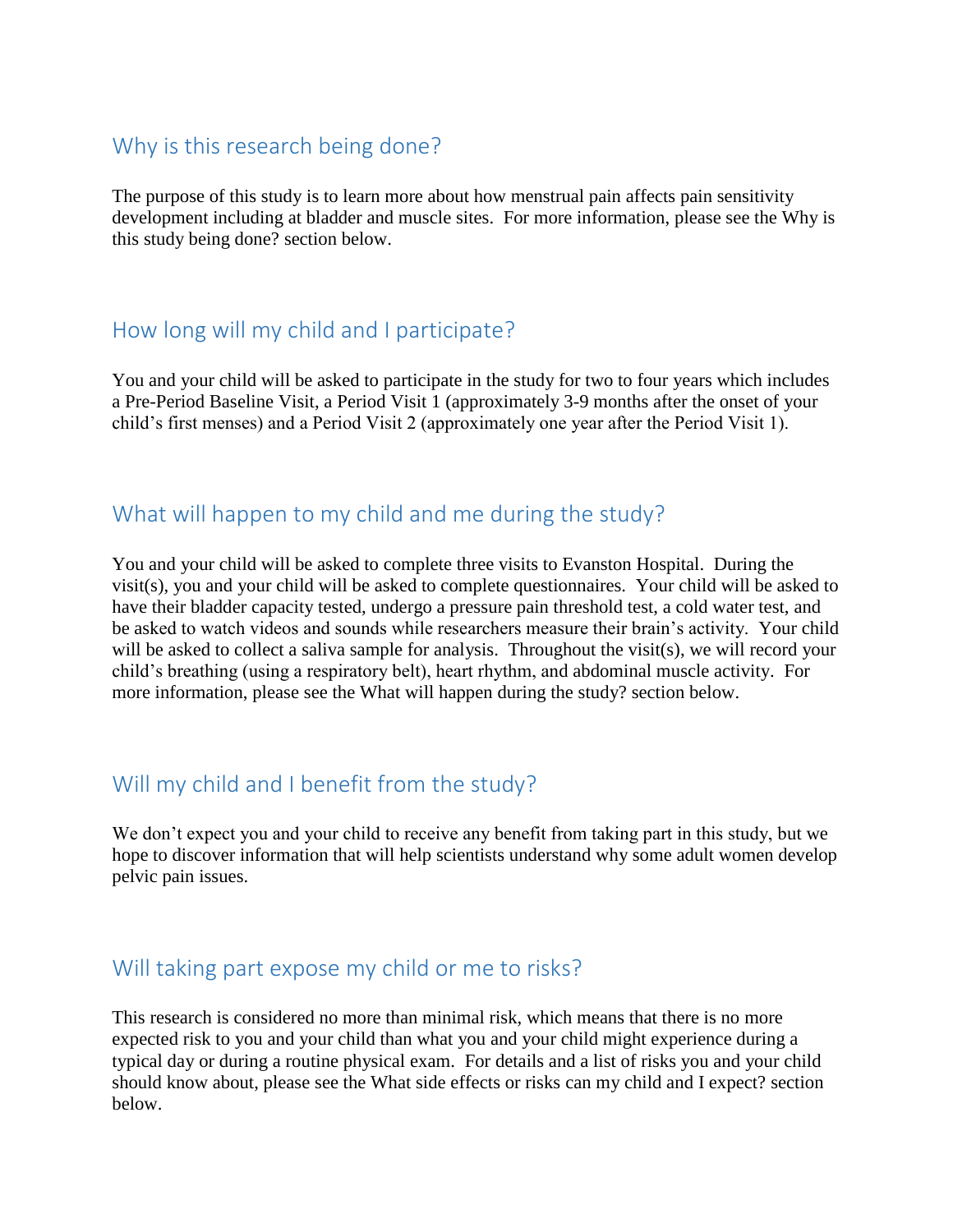# Will my child and I be paid to participate?

Payment for your child's time and parking validation are available if you and your child decide to take part in this study. For more information, please see the Will I and my child be paid for participating? section below.

# Will it cost my child or me anything to participate?

There is no cost to you or your child for taking part in this study.

You will not be responsible for any costs related to the research; however, you or your insurance company will still be responsible for the cost of your normal medical care. For more information, please see the Will there be additional costs? section below.

Taking part in this study may lead to unforeseen additional costs to you or your insurance company. For more information, please see the Will there be additional costs? section below.

Please review the rest of this document for details about these topics and additional things you and your child should know before making a decision about whether to participate in this research.

# EXPLANATION OF STUDY:

Introduction: You and your child are being asked to volunteer for this clinical research study.

This Consent Form gives information about the study that you can talk about with your doctor and/or family. You are being given this information to help your decision. If you have any questions, you can ask the study doctor or staff.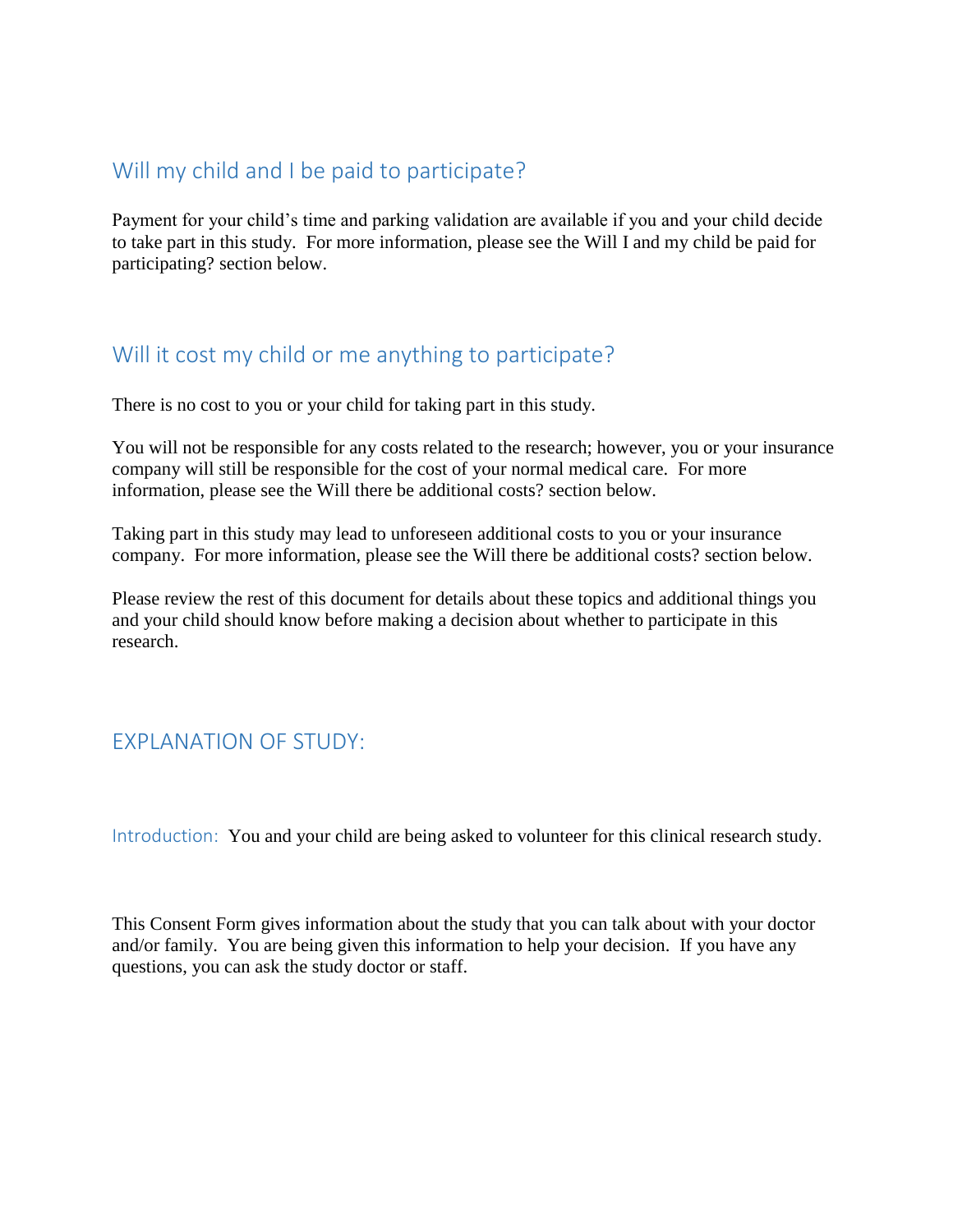### Why is this Study Being Done?

We are asking you and your child to take part in a research study because we are trying to learn more about the development of period pain and to understand more about bladder and muscle pain in girls. This study does not provide any treatments. We plan to enroll approximately 375 female children and their parent(s)/guardian(s). Only one parent/guardian is required to participate in the study with their child. It can be either parent/guardian, however, please keep in mind we will discuss menstruation. All participants will be enrolled at NorthShore University HealthSystem (NorthShore).

#### What Will Happen During the Study?

This study involves 3 visits lasting about 3 hours each, at Evanston Hospital. The visit(s) may be completed in one visit or broken down into several visits depending on scheduling with our staff, you, and your child's schedule. You, as the parent/guardian, will be required to accompany your child at the beginning of their first visit so that we can review this consent form with you. You will be asked to complete a set of questionnaires about your child's behavior, pain level, sleep patterns, and a medical history form. You will also be asked to complete a sensory and pain history form for yourself at the beginning of each visit. The portion of the research session in which your presence is required will take approximately 30-minutes to 1 hour. If you have more than one child participating, we will be able to complete approximately 1 hour of both visits together (including the portion during which a parent/guardian is required to attend), but our team can only complete the remainder of procedures with one child at a time (sessions can potentially be scheduled back-to-back for your convenience).

The visit(s) will include a bladder test, pressure test, cold water test, and watching videos and listening to sounds while we are collecting data on how your child's body functions, specifically their heart, lungs, and brain. Brief home diaries reviewing your child's experience with menstruation will be recorded by you and your child beginning with your child's first period, and then every 4 months for 2 years. Each of the study procedures is described below.

Questionnaires: Your child will be asked to complete questionnaires about their pain, physical developmental stage (pubertal maturation), physical activity, and mood including questions about symptoms of stress, anxiety, positive feelings, and depression. The questionnaires will take approximately 30 minutes to complete. You will also be asked to complete questionnaires about your child's health.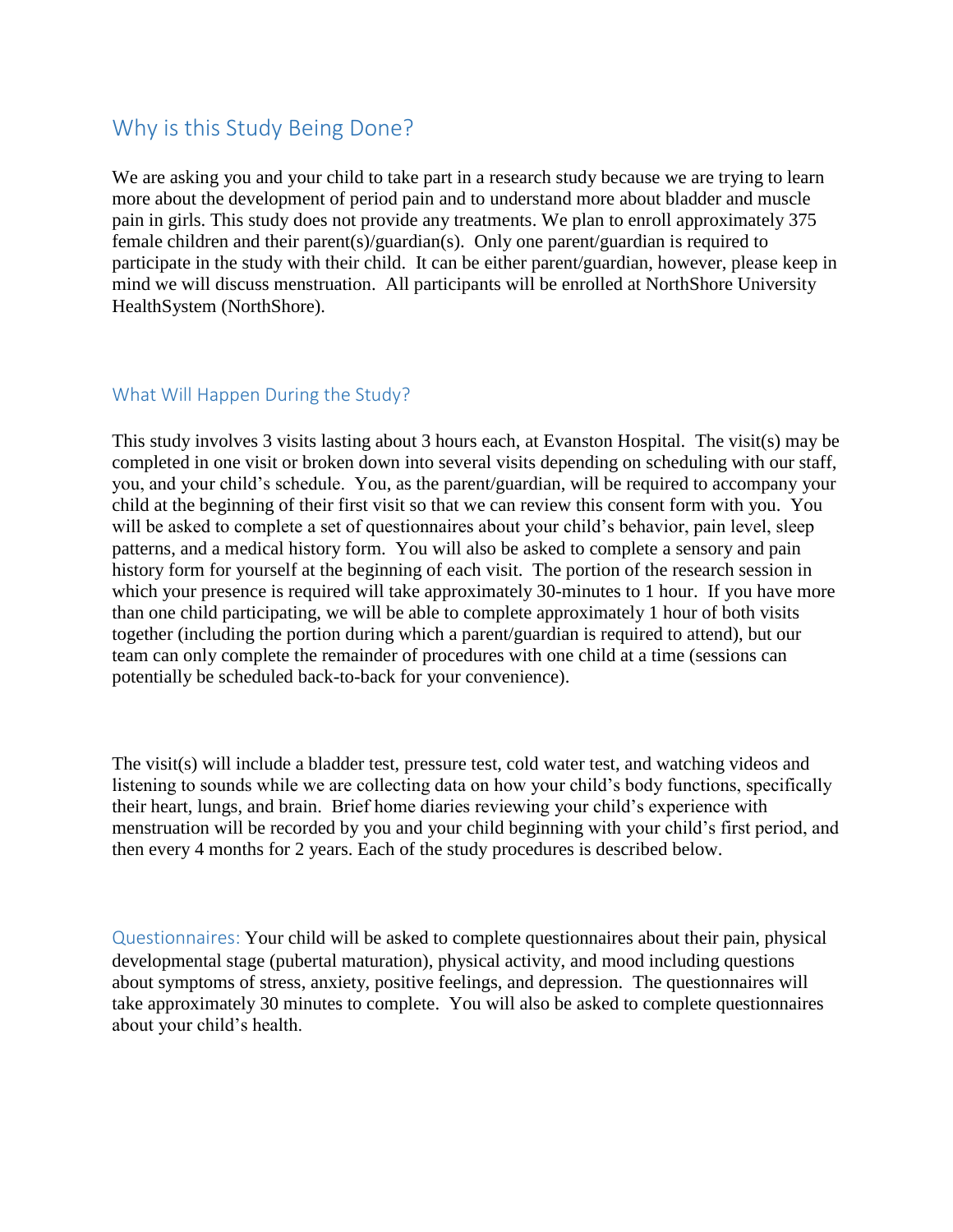You and your child may choose not to answer questions that make you or your child uncomfortable. Your child will be asked to complete the questionnaires independently. They will be instructed to contact the research team if they have any questions while completing the questionnaires. We will not share your child's results with you unless their depression and anxiety scores are abnormal.

In order to ensure privacy and reduce bias in your child's data, we ask that you step out of the room while they complete the testing. However, if your child requests that you stop by briefly during the session, you are allowed to do so.

Bladder Testing: We encourage your child to arrive well-hydrated (drinking a lot of water) for each visit.

At the start of the bladder test, we will ask your child to go the bathroom and urinate so their bladder is empty. After the bathroom break, your child will be asked to drink water and rate how their bladder feels every 15 minutes until they reach what we call "red zone" or maximum tolerance, which means they REALLY have to go to the bathroom, at which point your child will go to the bathroom and urinate into a disposable container. Throughout this task, we will also do ultrasounds of your child's abdomen to see how full their bladder is. This device takes a picture of the inside of your child's abdomen using a handheld device called a "transducer" similar to the picture below. Your child may be asked to drink more water (up to 10 ounces) if your child does not reach maximum tolerance after 45 and 60 minutes.

If your child does not reach maximum tolerance after 75 minutes, we will stop the task. All of your child's urine samples will be stored for analysis.

Pressure Tests: A trained staff person will perform the pressure tests. These tests use a specially designed pressure measuring device called an algometer. The algometer, although widely used in research, is considered investigational and has not been approved by the Food and Drug Administration (FDA). The tip of the handheld external algometer is made of rubber and about the same size as a pencil eraser. Your child will be asked to complete two pressure tasks using the algometer described below.

Pressure: In this task, we will apply pressure to your child's knee and then shoulder and ask your child to press a button the moment the pressure turns from pressure to pain (i.e., the point at which your child's pain reaches a "1" on a 0-10 pain scale).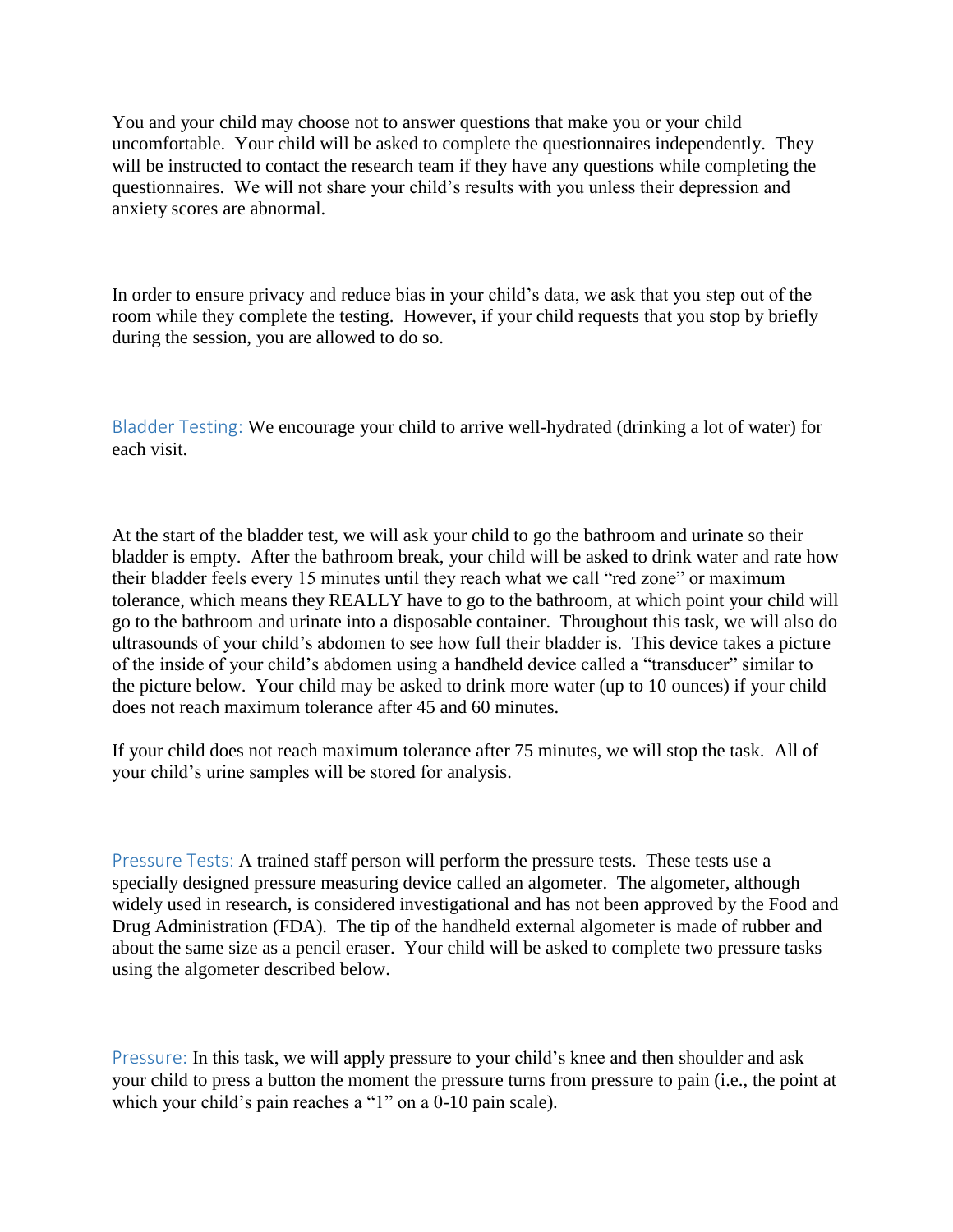Cold Water Test: In this task, a pressure pain threshold test will be performed again as described above on the knee and shoulder, but following a second stimulus, cold water hand immersion. After their hand is in the cold water for 20 seconds, they will remove their hand from the cold water and we will retest the knee and shoulder pressure tests. The water temperature will be maintained at  $5-12^{\circ}$  C (41-55° F).

Videos and Sounds (Sensory Testing): We will ask your child to watch videos of flashing lights and listen to sounds using headphones and tell us what they think of them. We may also ask your child to complete a brain teaser involving reading and identifying colors. During the tasks, we will ask your child to wear a recording cap for electroencephalography (EEG). It looks like a swim cap that has sensors on it. This lets us measure your brain electrical activity. Your child should not feel anything from wearing the cap. We can adjust the fit if it feels too tight or uncomfortable. We will also need to put clear hair gel in your child's hair to make the sensors work

Physiological Data: Throughout the visit(s), electroencephalography (EEG), electromyography (EMG), electrocardiogram (ECG), and respiratory belt devices will be used. The ECG and EMG involve putting stickers on your child's chest and stomach and attaching cords onto the stickers to measure the electrical activity of their heart and stomach muscles. The respiratory belt will go around your child's chest and will monitor their breathing. We will also ask to take your child's blood pressure.

Saliva: Up to 1 tablespoon of your child's saliva will be collected for analysis.

Menstrual Diaries: At home we will also ask your child to complete a brief menstrual health diary, including a survey of pelvic symptoms, amount of vaginal bleeding, and use of medications, every 4 months throughout the 2 years of follow up. This will be started with their first period, ideally. The diary will take approximately 5 minutes per day for 7 days to complete. We will work with you to determine the best way to collect this information (i.e. online, email, phone, regular mail).

Menstrual Effluent: Menstrual effluent refers to the blood flow released during a menstrual period. At the first visit, your child will be provided with a single standardized tampon (Tampax®, Pearl Junior) and instructions will be given regarding menstrual effluent collection. Participation in this portion of the study is completely voluntary and if your child does not want to participate, your child does not have to. Those who are comfortable and willing to complete this task will be instructed to call staff on the first day of their period to receive instructions on how to place the tampon. The tampon should remain in place for 4 hours to allow adequate collection of effluent. Afterwards, the tampon needs to be delivered to our lab at Evanston Hospital within 48 hours of collection for analysis. We will also repeat collection each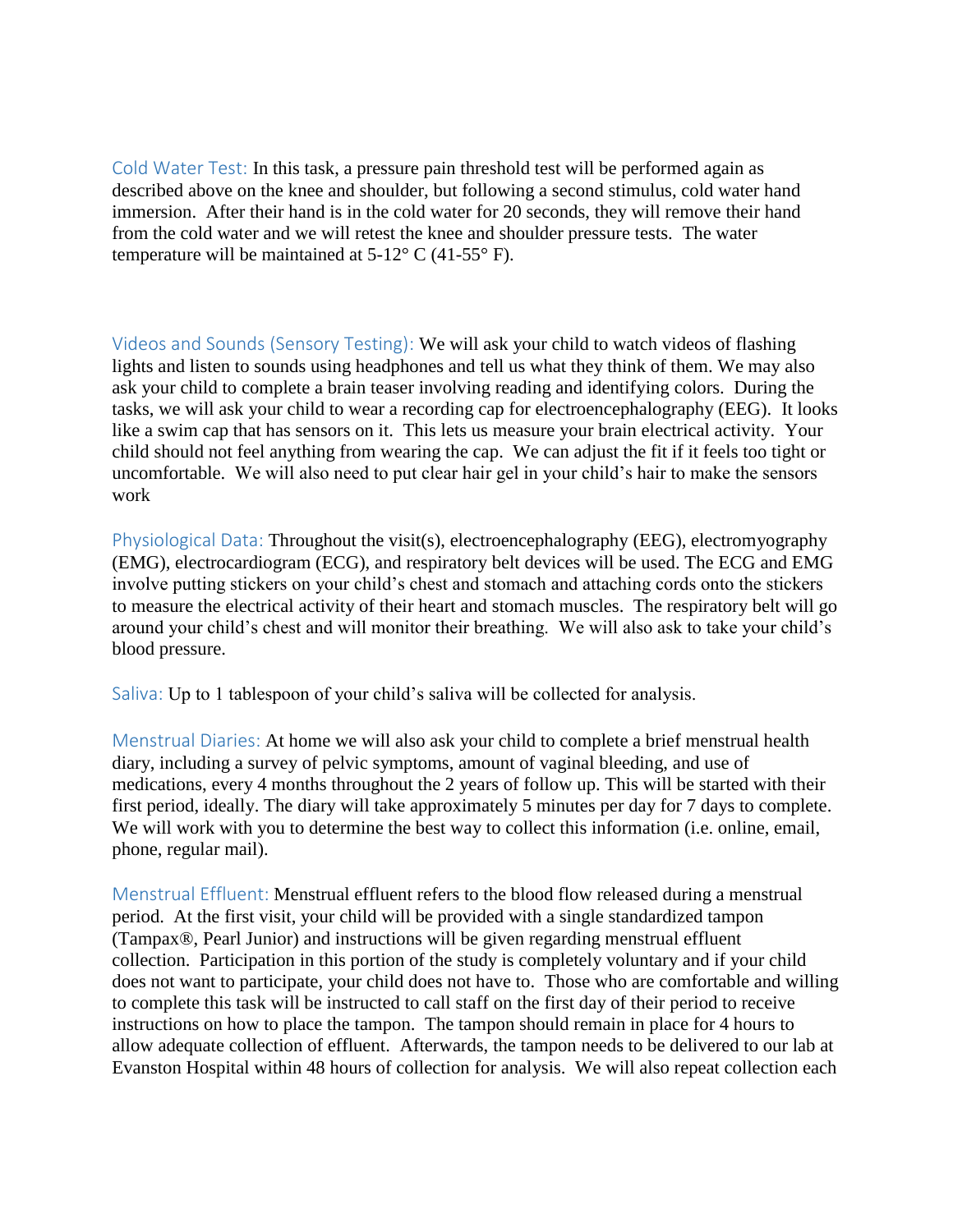year that they're in the study for interested participants. This portion of the study will not be separately compensated.

During this study, the research team will collect information about your child for the purposes of this research. Your child's urine, saliva, and menstrual effluent will also be collected for analysis purposes.

How Long Will We Be In the Study?

You and your child will be asked to participate in the study for approximately 2-4 years which includes 3 visits:

- 1. Pre-period Baseline Visit,
- 2. Period Visit 1 approx. 3-9 months after starting their period and
- 3. Period Visit 2 approx. 1 year after the Period Visit 1.

#### What Other Choices Do We Have?

You and your child do not have to take part in this study.

# Are There Benefits to My Child or Me for Taking Part in the Study?

This is not a treatment study. There is no direct benefit to participating in this study. You and your child may indirectly benefit by feeling that they are helping others with pain conditions in the future.

# What Side Effects or Risks Can My Child and I Expect?

Questionnaires: We will ask personal questions related to your child's medical history, physical development, and mood. When filling out these questionnaires, you and your child will be reminded that any questions may be skipped.

Bladder Testing: Drinking the amount of water needed to complete the bladder testing may cause mild discomfort in your child's stomach, but it is not dangerous. We expect this discomfort should be fully relieved at the end of the bladder test when they go to the bathroom.

Ultrasound: Ultrasound of the abdomen is safe. In rare cases, your child may be allergic to the transmission gel and develop a mild rash of the skin. The gel will be washed off when the scan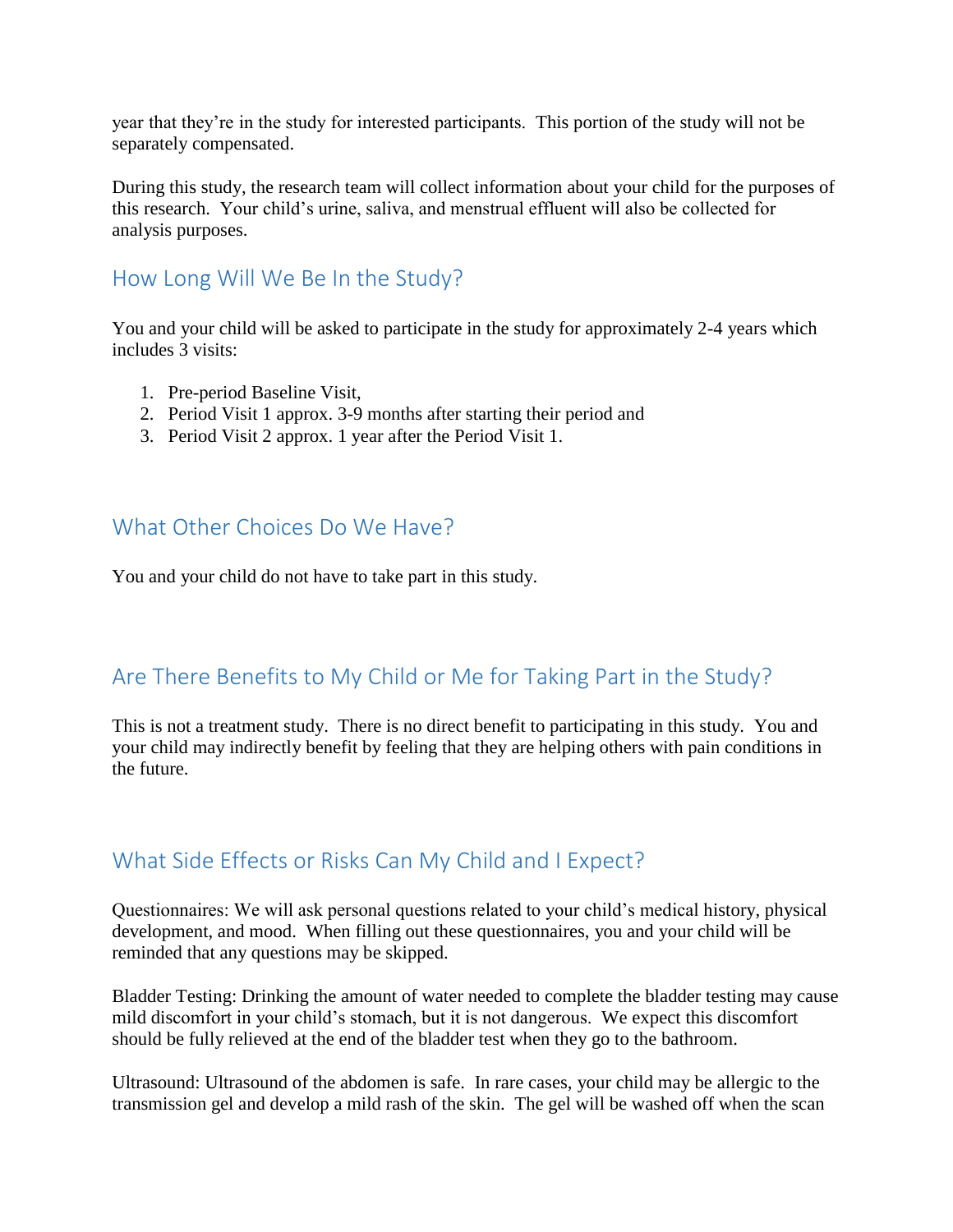is complete, so the degree of irritation should be limited even in that situation. However, you may need to seek additional treatment for your child for relief if a rash or a skin problem were to develop. The ultrasound wand against your child's abdomen may cause some pressure symptoms, although it should not be painful.

Pressure Tests: Pressure testing may cause temporary muscle soreness to your child. The discomfort is expected to be limited to the testing site and self-limited in time (we will stop applying pressure after your child reports the first sensation of pain). If your child experiences lingering muscle pain or soreness, we recommend doing whatever your child usually does for muscle pain or soreness after the visit. In case your child does not press the button by the time the pressure reaches a certain threshold, the pressure will be discontinued for safety reasons. If your child rates their pain at the time they pressed the button as higher than 2, the instructions that they should try to press the button the moment their pain reaches a "1" on a 0-10 pain scale will be repeated.

Sensory Testing: The videos and sounds may be irritating and could rarely cause a headache or nausea if your child is sensitive to light and sound. In children with epilepsy (known or unknown), the visual task could trigger a seizure. If your child does not have epilepsy, the task will not cause a seizure. In the unlikely event your child has undiagnosed epilepsy, the visual task could provoke abnormal brain activity, but the chance of such an event is estimated to be very low (6 in a 1,000,000 based on prior research studies). Our staff will keep an eye on your child and the EEG recordings during the visual task. As a precaution against a potential seizure, if we see anything abnormal, we will stop the task. In the case a rare seizure does occur despite these precautions, we can provide the EEG recordings to another physician for further evaluation. Our study does not pay for treatment for any newly diagnosed epilepsy.

The hair gel will mess up your child's hair for a little while, but can be washed out with shampoo.

Physiological Data: The EEG cap and/or ECG/EMG electrodes are painless. We can adjust the position of the EEG, EMG and ECG cords if they are bothersome to your child to make them more comfortable. Our equipment is certified to prevent any risk of electric shock. Removing the stickers from your skin can be mildly painful, similar to removing a band aid.

For any of the above listed study procedures, your child may ask not to complete any procedure that they do not want to do. They may quit a study procedure if they decide after starting it that they do not want to complete it.

# Will My and My Child's Medical Information Be Kept Private?

Information from this study could be published in journals or presented at meetings. If either of these happens, you and your child's names and other personal information will not be used. The researchers running this study will try to keep you and your child's personal information private. Your and your child's study related information may be looked at by other doctors in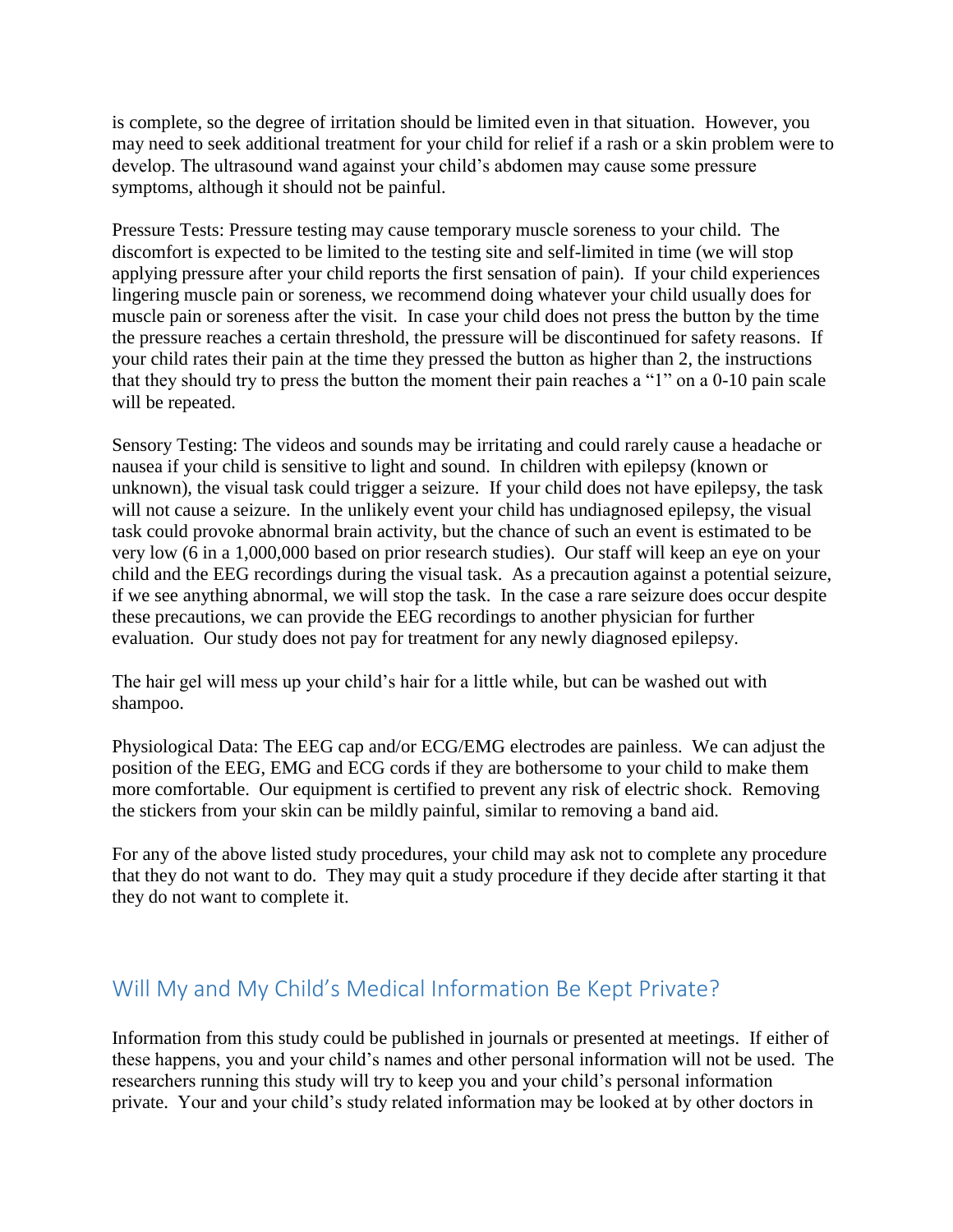this study. Your and your child's research file can also be looked at by the NorthShore Institutional Review Board, other medical personnel at NorthShore who are involved in your care, funding agencies, or by the Food and Drug Administration (FDA).

A description of this clinical trial will be available on http://www.ClinicalTrials.gov, as required by U.S. Law. This Web site will not include information that can identify you or your child. At most, the Web site will include a summary of the results. You can search this Web site at any time.

# Will my or my child's information be used for research in the future?

Information or specimens collected from you and your child for this research study may be used for future research studies or shared with other researchers for future research if you give us permission at the bottom of this consent form. If this happens, identifying information will be removed before any information or specimens are shared. Since identifying information will be removed, you and your child will not be asked for additional consent. You and your child's study-related information will be kept until the study is closed out.

# Protected Health Information (PHI)

During this research, identifiable information about you and your child's health will be collected. In the rest of this section, we refer to this information simply as "protected health information (PHI)." In general, under federal law, PHI is private. However, there are exceptions to this rule, and you and your child should know who may be able to see, use and share your and your child's PHI for research and why they may need to do so.

Your and your child's PHI will only be used for the purposes described in this Consent Form. Your and your child's authorization for activities described in this section does not have an expiration date.

What protected health information (PHI) will be used?

- Past, present and future medical records, including information housed in the Electronic Medical Record called "Epic," which is maintained by NorthShore University HealthSystem
- Information about research procedures, including research office visits, medical tests, procedures, interviews and questionnaires

Who may see, use and share my child's or my PHI and why may they need to do so?

• NorthShore research staff involved in this study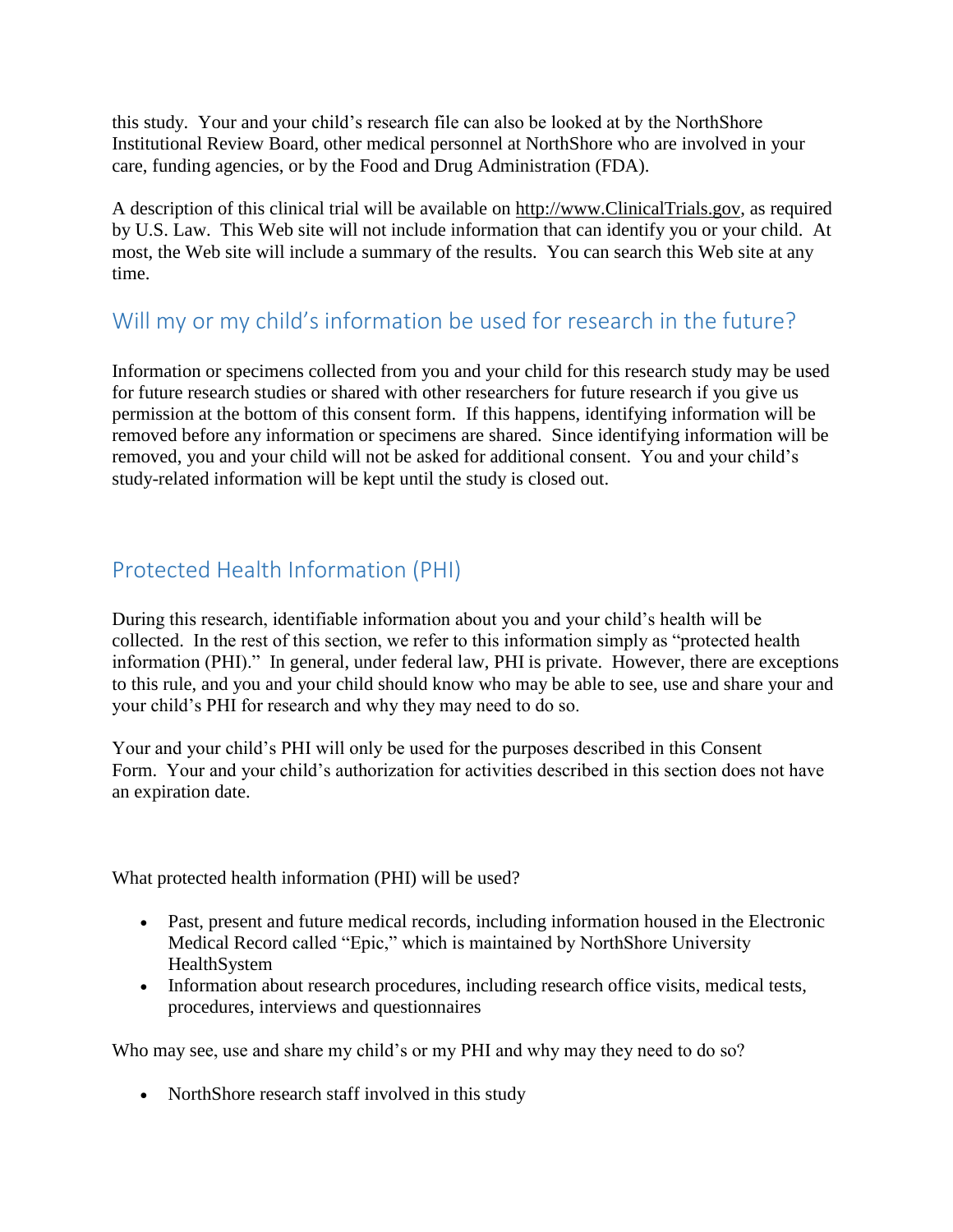- The NorthShore IRB board that oversees the research and the NorthShore research quality improvement program
- Federal and state agencies (such as the Department of Health and Human Services, the National Institutes of Health and other US government bodies that oversee or review research)
- A group that oversees the data (study information) and safety of this research

Some people or groups who get your and your child's PHI might not have to follow the same privacy rules that we follow. We share PHI only when we must, and we ask anyone who receives it from us to protect your and your child's privacy. However, if your or your child's information is shared outside NorthShore, we cannot promise that it will remain private.

# Do my child and I have the right to withdraw permission for the use of PHI?

You and your child have the right to withdraw your permission for us to use or share your PHI for this research study. If you and your child want to withdraw your permission, you must notify the person in charge of this research study in writing.

If you and your child withdraw your permission, we will not be able to take back information that has already been used or shared with others.

Once permission is withdrawn, you and your child cannot continue to take part in this study. However, you and your child will not be penalized or lose any benefits to which you are entitled.

# Do my child and I have access to our health information?

You and your child have the right to see and get a copy of your PHI that is used or shared for treatment or for payment. To ask for this information, please contact the person in charge of this research study. However, to protect the study, you and your child will not be able to see some of the study information until after the study is completed. The researchers are not required to release to you research information that is not part of your and your child's medical record.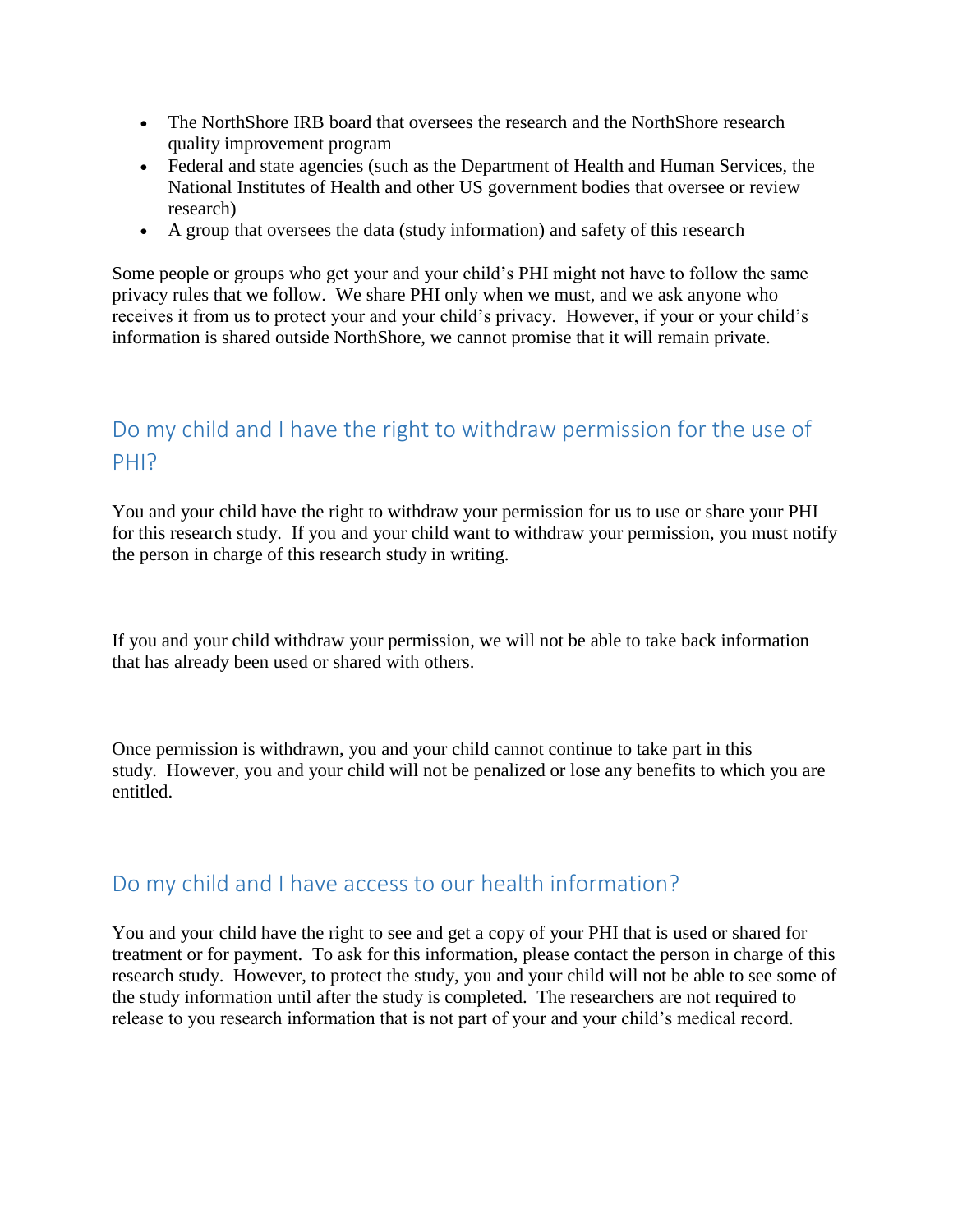You and your child have the right not to sign this form that allows us to use and share PHI for research; however, if you and your child do not sign it, you and your child cannot take part in this research study.

### Will My Child and I Be Paid for Participating?

You and your child will be given gift card(s) as a thank you for your participation in the study according to the following schedule:

Pre-period Baseline Visit: \$90 for child visit; \$10 for parent

Period Visit 1: \$90 for child visit; \$10 for parent

Period Visit 2: \$90 for child visit; \$10 for parent

Quarterly Diaries: \$10/month (max \$70)

\*If you and your child are able to make it to your first scheduled visit (at each point), you will receive an incentive bonus of \$10 paid to the parent, to try and optimize careful selection of visit dates (max \$30)

Total Compensation: \$400

If your child does not complete the study for any reason, your child will be given a gift card for each study task that they do complete. Your child will be given a gift card even if they start a study task but do not complete it. Additionally, we will cover parking costs you incur throughout your and your child's participation.

If you have any questions regarding compensation for participation, you may contact the study team at (847) 570-2622.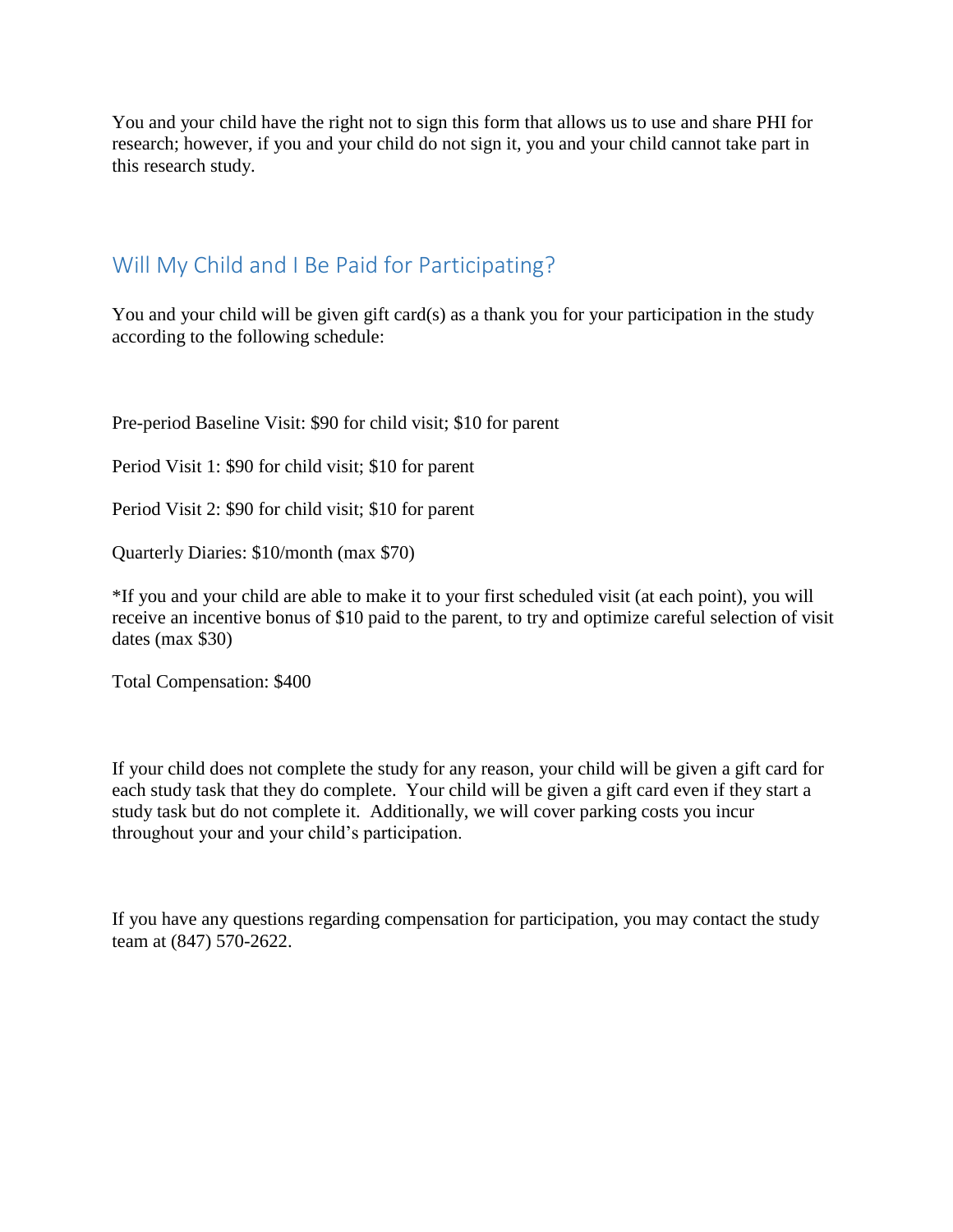## Will There Be Additional Costs?

There is expected to be no additional cost to you and your child from being in this research study. You and your child will still be responsible for all costs that you or your child would normally incur as part of routine care.

# What If My Child is Injured During the Study?

We do not expect injury during this study. If your child becomes hurt or sick because of being in this research study, they can get medical treatment at NorthShore. You or your health insurance plan will be billed. No money has been set aside to pay for the costs of this treatment. You can ask for more information from the Research Institute of NorthShore.

If your child scores greater than the threshold on the depression and/or anxiety subscales, you will be notified that your child's score was above average. If you and your child would like to seek further treatment, please note that your health insurance will be billed accordingly, as no money has been set aside to pay for the costs. However, we will provide the NorthShore Mental Health Services hotline number (847-570-1400) in case you and your child are interested in seeking counseling or psychiatric services, as well as useful websites for parents/guardians and children who struggle with coping and/or stress:

#### (https://middleearthnj.wordpress.com/2010/04/09/developing-coping-skills-in-teens/ and

http://www.copingskills4kids.net/).

Health insurance plans (including Medicare) may or may not cover costs of research-related injury or illness. You should check with your insurance company before deciding to participate in this research study. Costs not covered by insurance could be substantial.

# Can My Child or I Withdraw From the Study?

Your and your child's participation in this research study is voluntary. If you or your child decide not to be in this study, you and your child can still get medical care as usual. If you or your child decide to participate now, you both may leave the study at any time. No matter what decision you make, there will be no penalty to you and your child and you both will not lose any of your regular benefits.